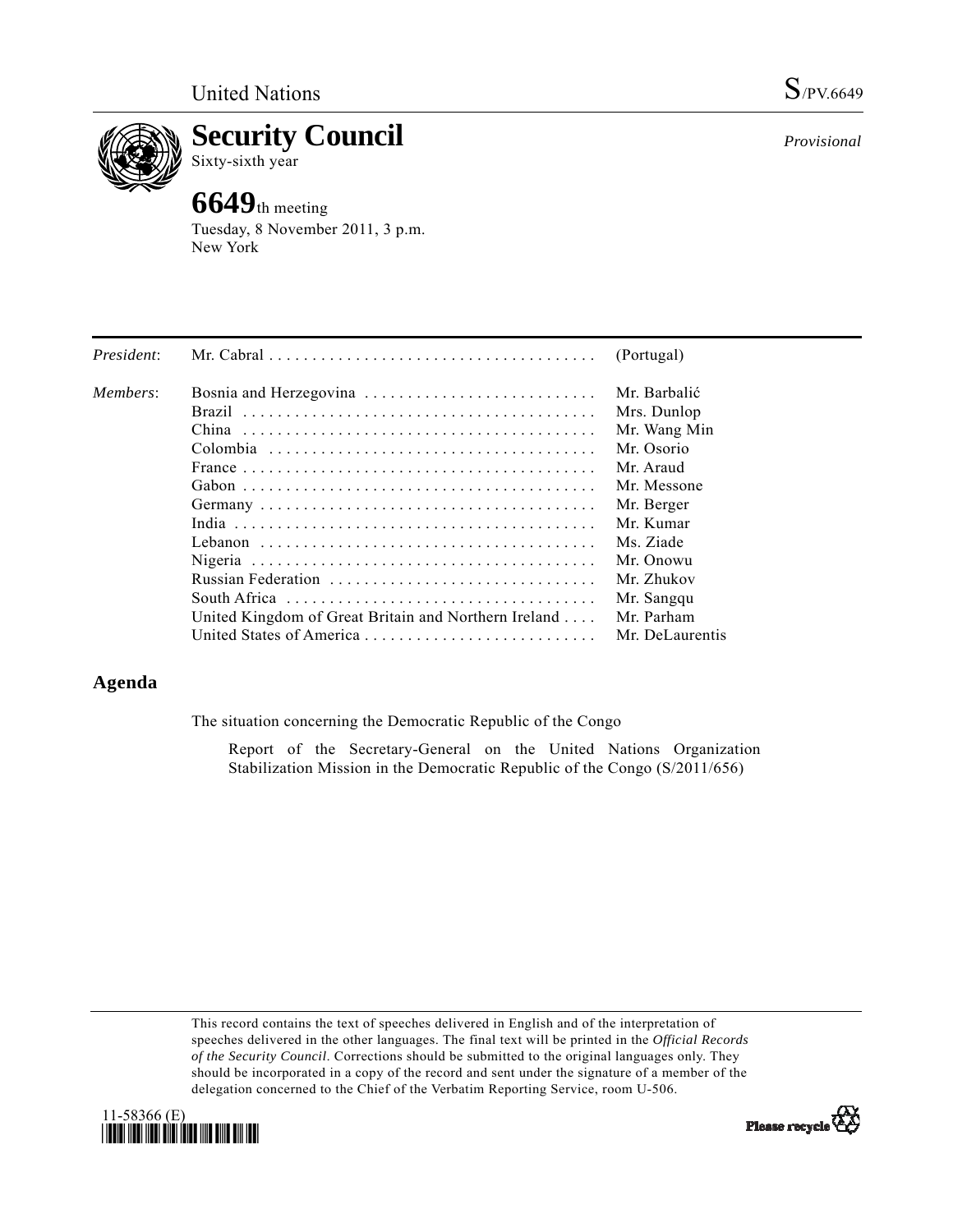*The meeting was called to order at 3.10 p.m.* 

#### **Adoption of the agenda**

*The agenda was adopted*.

**The situation concerning the Democratic Republic of the Congo** 

## **Report of the Secretary-General on the United Nations Organization Stabilization Mission in the Democratic Republic of the Congo (S/2011/656)**

**The President**: Under rule 37 of the Council's provisional rules of procedure, I invite the representative of the Democratic Republic of the Congo to participate in this meeting.

 In accordance with rule 39 of the Council's provisional rules of procedure, I invite Mr. Roger Meece, Special Representative of the Secretary-General and Head of the United Nations Organization Stabilization Mission in the Democratic Republic of the Congo, to participate in this meeting.

 The Security Council will now begin its consideration of the item on its agenda.

 I wish to draw the attention of Council members to document S/2011/656, which contains the report of the Secretary-General on the United Nations Organization Stabilization Mission in the Democratic Republic of the Congo.

I now give the floor to Mr. Meece.

**Mr. Meece** (*spoke in French*): It is my honour once again to brief the Security Council on the current situation in the Democratic Republic of the Congo. Allow me to thank you, Sir, for giving me the opportunity to do so.

### (*spoke in English*)

 The Democratic Republic of the Congo is currently the focus of a great deal of activity in preparation for the second round of democratic elections since those successfully held in 2006. I know that Council members are well aware of the importance of those elections. I would like to reaffirm the strong determination of the United Nations Organization Stabilization Mission in the Democratic Republic of the Congo (MONUSCO) and, indeed, of all members of the United Nations family in the Democratic

Republic of the Congo to contribute to peaceful, free and fair democratic elections in the country, with the support of many partners.

 For MONUSCO and the United Nations Development Programme in particular, we are heavily engaged in a wide variety of activities to support the Independent National Electoral Commission (INEC) as it oversees and directs the election process. For example, we have added 30 civilian aircraft to the MONUSCO air fleet to help distribute election materials throughout the country in accordance with the INEC logistics plan. We are providing substantial technical assistance and have helped organize and support an ongoing series of activities to promote greater dialogue among political candidates and parties, civil society and Government institutions.

 I know that the Council was recently updated on many aspects of the election process, but I would wish to highlight a few observations with regard to some important election-related issues. The organizational and logistics aspects of the scheduled 28 November presidential and legislative elections are of course enormous, with more than 32 million voters in a very large country. In addition to 11 presidential candidates, 18,864 National Assembly candidates have been registered, which is nearly double the number of those running in 2006. The number of polling stations has also increased significantly to provide additional capacity and opportunity for Congolese voters, with the final list of 63,865 polling stations recently published. The November national elections are the first in an election cycle that includes very important provincial elections scheduled for March 2012, and the 2013 local elections. Local elections were not held as anticipated in the 2006 election cycle. The importance of fulfilling the full cycle this time should not be underestimated.

 There is, unfortunately, a good deal of misinformation circulating regarding the Democratic Republic of the Congo's elections. In particular, as in 2006, the very sophisticated voter registration system incorporates scanned fingerprint and photo images. A check by two separate contractors of that voter database produced less than 120,000 duplicate entries — a major contrast to the hundreds of thousands erroneously spoken of in some press and other reports. That rate is on the same order as the one found in 2006, and is well within the bounds one would anticipate in a voter list of this size. In brief, let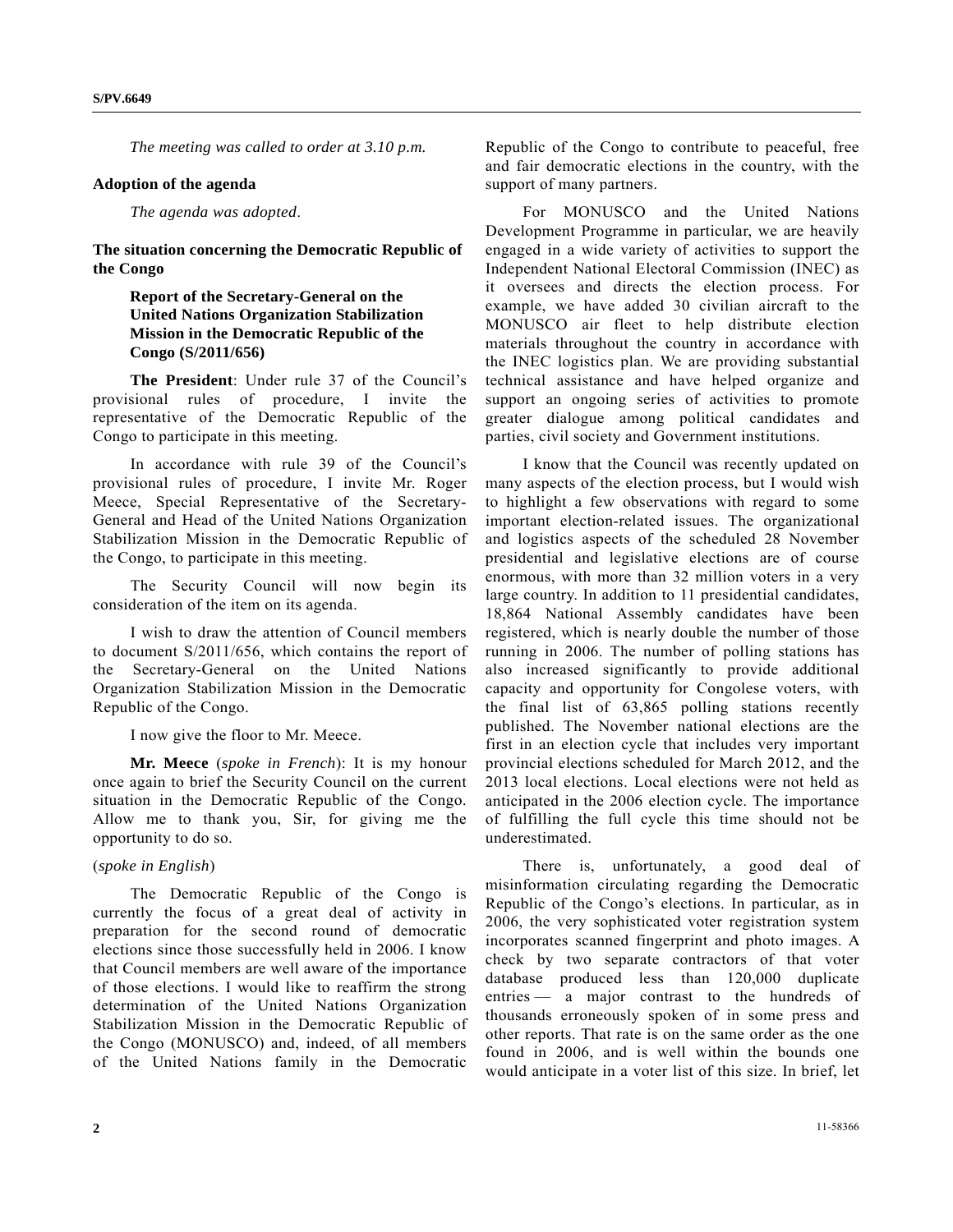me just state that predictions of a process that cannot produce free, fair and transparent elections are simply wrong. We are fully engaged to ensure the democratic conduct of those elections on 28 November, in accordance with the INEC calendar.

 Of course, there have been, and there are, major challenges. But progress is being made. The election kits for polling stations, voting booths, training materials and related supplies have already arrived in the country, with most already transported by MONUSCO and INEC to 15 hubs and a majority of the 210 sub-hubs. Ballot boxes started to arrive on 28 October. A continuing flow of follow-on flights is occurring to ensure full delivery. Ballot papers for the presidential race are being printed in South Africa. The South African Government has generously committed to the transport of the roughly 3,000 tons of ballot papers directly to designated hubs in the Democratic Republic of the Congo, greatly simplifying the subsequent distribution requirements inside the country.

 Recruitment and training for the estimated 340,000 INEC agents needed for the elections is under way, as is training for the projected nearly 58,000 national observers. International observers from the European Union, the Carter Center and the Southern African Development Community are already in the country — the first deployments of what we estimate will be more than 600 accredited international observers.

 I am pleased to report that generous international financial support has fulfilled to-date all financial pledges for elections support. INEC's budget overruns in the original election budget — for example, for unanticipated air transport of ballot boxes — have been covered by national authorities, with the Government of the Democratic Republic of the Congo likely to assume roughly 75 per cent of the total election costs.

 I must note one striking fact that is disappointing. Only roughly 12 per cent of National Assembly candidates are women; all of the presidential candidates are men. Women represent just under half of all the registered voters. It is clearly desirable to have greater participation by women in elected office. I believe that it is important for us all to focus on this area in the coming months and years, in partnership with Congolese Government authorities and civil society, to see how the participation of women

contesting for electoral office in the future can be significantly increased.

 Security issues also have been an ongoing concern. We can anticipate that election-related tensions will increase as we draw closer to the 28 November election date. There was a particularly tragic occurrence on 28 October, when two persons, including a girl, were reportedly killed in Mbuji-Maya, Eastern Kasai province, on the margins of demonstrations in the town. The Congolese police and other authorities bear the primary responsibility to manage often difficult public order situations through non-lethal means. Parties seeking to stage peaceful public demonstrations in accordance with established Congolese notification procedures must be accorded the right to do so without impediment. Indeed, it is essential that individuals and political parties are not denied their human rights and political freedoms in the pre-electoral period, which will be the focus of a report to be published on 9 November by MONUSCO and the United Nations High Commission for Human Rights.

 At the same time, it is very important for candidates and political leaders and their followers to behave in a responsible manner. I am pleased to note that the Governor and opposition representatives in Eastern Kasai have had a successful meeting in the wake of the 28 October demonstration to calm tensions and provide for a peaceful campaign period. In recent days, however, there have been worrisome actions and statements that contribute to or, worse, incite increased violence or other unacceptable behaviour. I would like to reiterate our call on all Congolese leaders to do everything possible to ensure a peaceful and orderly election period, and for those parties that have still not done so to sign the code of good conduct.

 I would also note that we have been actively training thousands of Congolese police in professional techniques of crowd control and public order. Observations to date of the six battalions of rapid intervention police trained by MONUSCO, as well as of two others trained by France and one by the Congolese Government, underscore the value of such training, as those units have performed well in accordance with their training. I would also note with appreciation an additional unit being trained by the South African Government specifically for candidate protection, which is also a key factor in election security. I underscore again, however, the pressing need for additional non-lethal equipment for trained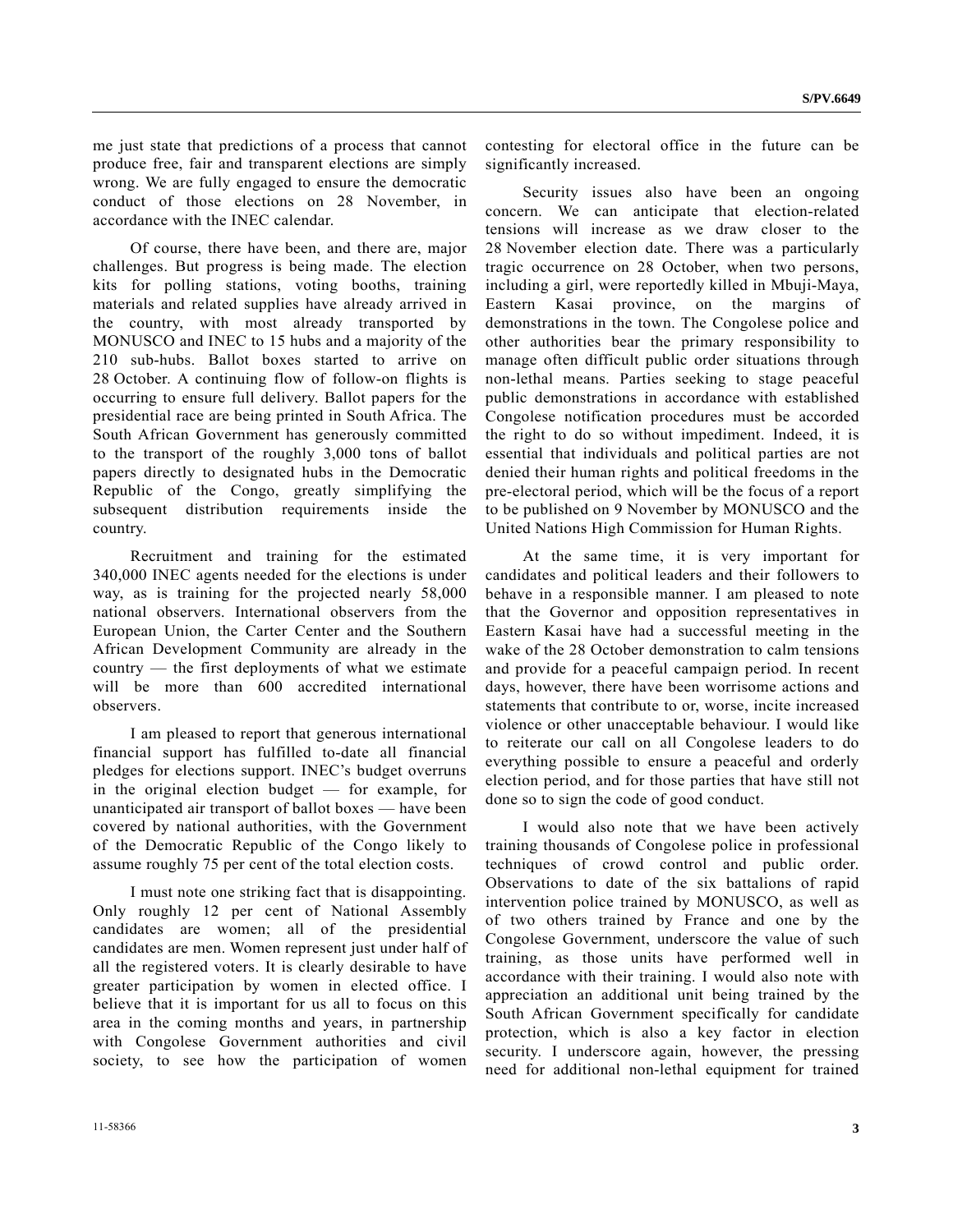police units, which we are unable to provide under MONUSCO financing. Of the \$3 million in equipment needed for the six MONUSCO-trained battalions, for example, only \$500,000 has been identified to date, that being a contribution by the United States Government. Therefore, we again appeal for additional donor funding to permit an expansion of police training programmes, which is an essential component for the Democratic Republic of the Congo's long-term stability and success.

 The major security concern in the country of course remains the activities of armed groups in the eastern part of the Democratic Republic of the Congo. While to date none of those groups has shown evidence of seeking to disrupt the election process as such, their activities continue to pose a major threat to civilian populations where they operate and, on a localized basis, threaten state functions, including the conduct of the polls. The protection of civilians remains our overriding priority, and is a major focus of much of MONUSCO's overall activities.

 Unfortunately, as reflected in the Secretary-General's report  $(S/2011/656)$ , I believe that we — the Forces armées de la République démocratique du Congo (FARDC) and MONUSCO — have lost momentum in dealing with armed groups in the east, particularly in North and South Kivu provinces. Much of this has been related to the reorganization of the FARDC into regiments, a process that has left significant gaps that have been exploited by various groups. The problem has been exacerbated by the continuing shortage of MONUSCO military helicopters, which has imposed severe limits on the nature and level of our military operations.

 A net result of this problem has been the emergence or strengthening of several Congolese groups. A group identified as Mayi-Mayi Yakutumba, for example, has gained significant strength in South Kivu province, working in cooperation with the Burundian Forces nationales de libération and elements of the Forces démocratique de libération du Rwanda (FDLR). Espousing a xenophobic rhetoric that risks re-igniting serious inter-community tensions in the area, Yakutumba has increased its illegal operations on Lake Tanganyika and has grown increasingly bold in its attacks, including what appears to be a recent ethnic-based targeted killing of seven national workers from a local non-governmental organization.

 We will be working closely with the FARDC, within available resources, to counter that group at the earliest opportunity. At the same time, we are supporting community leaders and others who are seeking to ensure that inter-community tensions do not escalate.

 Similarly, other groups such as Rahiya Mutumboki in South Kivu, Mayi-Mayi Cheka and Mayi-Mayi Janvier or the Alliance des patriotes pour un Congo libre et souverain in North Kivu have continued or stepped up activities that threaten civilians in their local zones of operations as well. They must be addressed.

 Of the foreign armed groups still present in the eastern Democratic Republic of the Congo, despite whatever breathing space has been afforded recently, the Rwandan FDLR continues to show signs of internal divisions and relative weakness. There too, it is important to restore strong military pressure on the group, alongside judicial and disarmament, demobilization, repatriation, reintegration and resettlement efforts, to promote greater levels of repatriation and a general continued degradation of their capability.

 Similarly, the Ugandan Allied Democratic Forces/National Army for Liberation of Uganda remains a significant threat in northern North Kivu. Council members are well aware of the ongoing and particularly brutal regional threat posed by the Lord's Resistance Army, or LRA. While current LRA intentions or plans in the Democratic Republic of the Congo are unclear, we remain committed to do everything possible within our resources to protect civilians in north-eastern Congo against their attacks and to support the broader strategies to degrade overall LRA capabilities in the region, which are key to eliminating this menace.

 A major ongoing particular concern is sexual and gender-based violence in the Congo, particularly the shocking number of rapes that continue to be reported.

 The activities of the armed groups in the east remain a fundamental cause. From January through September, of the documented cases of sexual-based crimes in eastern Congo, over half are attributed to armed groups, notably the FDLR, as well as various Congolese groups and the LRA. I believe that number to be underreported, as we often lack access and means to hear of or record other sexual crimes resulting from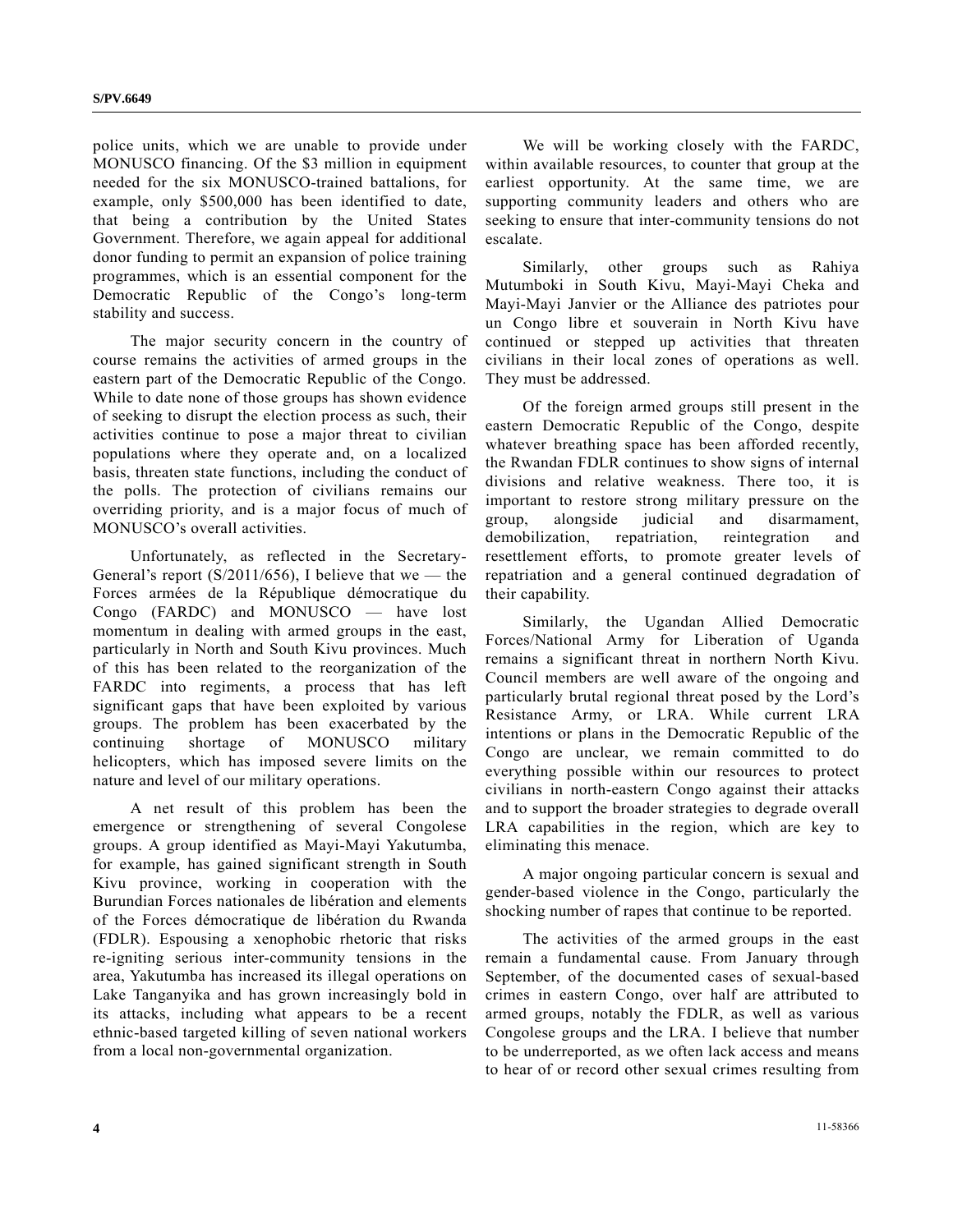the operations of those groups. Clearly, the elimination of the threat posed by those groups therefore remains central to improving security and reducing sexualbased violence.

 Roughly 40 per cent of the documented cases in the same time frame can be attributed to elements of the national army; of those, a majority is associated with so-called integrated elements, including the Congrès national pour la défence du peuple and other former armed groups. Those units are ostensibly integrated into the FARDC but often are not fully responsive to command authority, if at all. They represent a significant problem in several respects.

 I believe that that integration model needs review and revision, since integrating armed elements without the benefit of adequate training, screening and alternative programmes has, in my view, produced unsatisfactory results. We will be fully prepared to support such a review. I believe it is key to successful future FARDC performance and reforms.

 Despite the extent of the problems, some significant progress has been achieved, particularly in the fight against impunity.

 Although only a few court cases have received press attention, in 2011, through 31 August, we have supported a total of 140 military trial prosecutions against FARDC and police, as well as two FDLR and one Mayi-Mayi Yakutumba combatants. Sentences for sexual violence were handed down to 111 elements, with additional convictions for 141 counts of human rights violations. We are committed to continuing our efforts to provide support to strengthening the judicial system, including support to prosecution cells and other activities to encourage and realize further prosecutions.

 Encouragingly, for example, we have reports that the North Kivu Military Prosecutor has now assembled sufficient evidence to proceed with the prosecution of former Mayi-Mayi Cheka leader Colonel Mayele, who is in custody, and of Cheka himself, who remains at large. More is needed, of course, but at least we are seeing a positive trend in prosecutions

 I must, however, also note one significant aspect of sexual-based crimes that still receives relatively little attention. A recent study financed by the British Embassy in Kinshasa found that in 2010, 653 prosecutions involving sexual-based crimes were initiated in Kinshasa. Of those, 623 were brought in civilian courts by a relatively weak civilian prosecution and court system receiving little external assistance or support. Over a third of those cases resulted in convictions. In another area involving a recent largescale escape of 967 prisoners from a Katanga prison, our analysis has indicated that some 25 per cent of the escaped prisoners were serving sentences associated with sexual-based crimes. Anecdotal information would suggest that such figures are representative of other parts of the country as well.

 I draw two major observations from those reports. First, it is clear that there is in fact a broader problem of sexual- and gender-based crime, well above levels historically associated with the region prior to the years of conflict. Secondly, it is also clear that Congolese institutions are significantly engaged in this battle against impunity, despite severe resource and other constraints, and with limited external support.

 One conclusion is obvious. We can and should do more, and I would strongly encourage greater attention and involvement of all partners in this under-reported and under-studied area.

 Before concluding, let me also emphasize that we remain strongly engaged in the stabilization agenda to support the strengthening of State capacity and to establish the conditions needed for long-term stability in the Democratic Republic of the Congo. President Kabila, in his address in September to the General Assembly (see A/66/PV.16) encouraged a greater emphasis on peacebuilding and development efforts. I would certainly endorse that sentiment. The stabilization and reconstruction programme in the east has succeeded in mobilizing over \$243 million thus far in infrastructure and other development projects for the eastern Democratic Republic of the Congo. Our Stabilization Support Unit is indicating very promising advance commitments for the next phase of programmes. That represents encouraging results and engagement, but more is needed.

 In addition, we have moved forward with Government authorities and partners to establish and define a peace consolidation programme for the area of the country not included in the existing stabilization and reconstruction framework. That has been developed in full consultation with Government authorities and international partners. We hope it will be adopted at the earliest time possible and that it will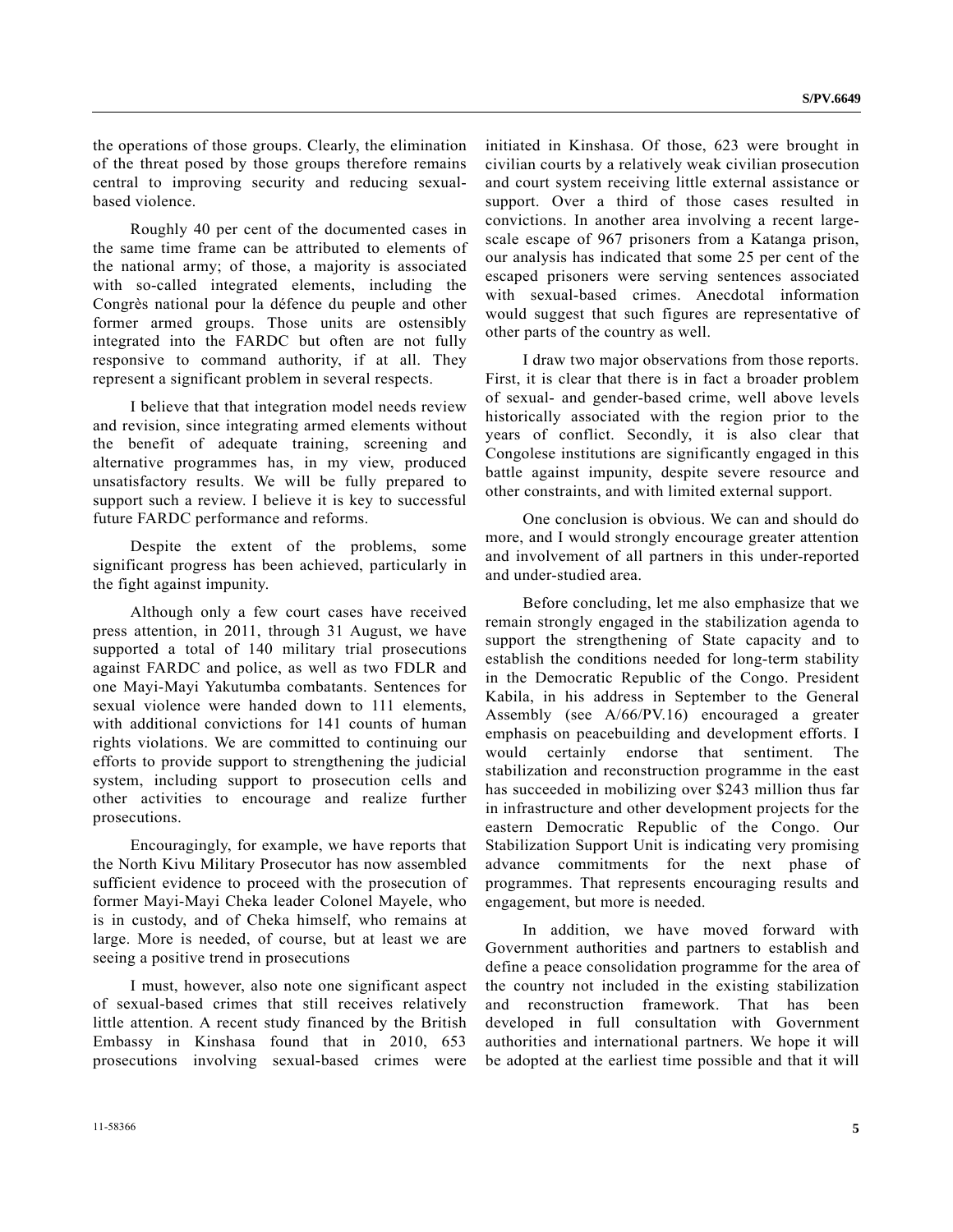help guide development programmes to address major and urgent issues present in many areas of the Democratic Republic of the Congo. Indeed, we hope the programme may help mobilize additional resources to implement programmes addressing those needs, which are not yet being adequately addressed.

#### (*spoke in French*)

 In conclusion, I wish to express yet again my gratitude to the members of the Council and to the international community as a whole for their ongoing support, which is so valuable to us in carrying out our mandate. The problems we confront do not, for the most part, have short-term solutions. Therefore we need the Council's consistent commitment and continuing support. That support is essential for the Congolese people and for the region.

 I would also like to reiterate my gratitude and thanks to the many members of the staff of MONUSCO and of the agencies for their major contribution and their laudable commitment.

 There have been significant developments in the Democratic Republic of the Congo since the years when the country was in the throes of war. That is clearly thanks to the Council's support and to combined efforts that we can genuinely continue to move towards reaching our common objectives.

#### (*spoke in English*)

I thank members for their support and attention.

**The President**: I thank Mr. Meece for his briefing.

#### (*spoke in French*)

 I now give the floor to the representative of the Democratic Republic of the Congo.

**Mr. Ileka** (Democratic Republic of the Congo) (*spoke in French*): Allow me first of all to discharge a pleasant duty and to express my great pleasure at seeing you, Mr. President, preside over the Security Council. Indeed, Portugal, your country, has close and centuries-old links with the political and cultural area to which my country, the Democratic Republic of the Congo, belongs — old and close ties, as I said, in particular with the kingdom that gave its name to two countries in the Central African subregion, that is, both Congos — Congo-Brazzaville and Congo-Kinshasa.

 In the same vein, I would like to acknowledge all the merits of your predecessor, the representative of Nigeria, and thank her for her excellent presidency of the Security Council last month and to say to her that all Africa was proud during Nigeria's presidency.

 I would also like to thank Ambassador Roger Meece, Special Representative of the Secretary-General for the Democratic Republic of the Congo, for the report that he has just presented, which lays out the current situation in my country (S/2011/656). I am grateful to him for the excellent reports that he regularly presents to the Council. Indeed, Ambassador Meece has described the situation in my country. The Democratic Republic of the Congo greatly appreciates his conclusions and recommendations and hopes that the Security Council will support Ambassador Meece and give his report the appropriate follow-up.

 The Ambassador has also described the state of preparations for the elections. I dare to think that, with the expertise of the Independent National Electoral Commission (INEC) and with the assistance provided to it by the Government, the United Nations, multilateral and bilateral partners and the various non-governmental organizations, the INEC will be up to the task and will not miss its historic rendezvous with history in 20 days' time.

 In general, and all things being equal, I can affirm, if I am not mistaken, that within the same timeframe, the electoral campaign of this year 2011 is much calmer than that of 2005-2006. It is true that tensions exist between certain candidates for the National Assembly. For example, in Kindu recently, the offices of two candidates, both claiming the presidential majority, were burned by respective supporters. Likewise, there have been tensions in Kinshasa, Katanga province and Kasaï Province, more precisely in Mbuji-Mayi, where a 13-year-old girl was killed at home, in her house, by a stray bullet after a police officer had shot in the air to disperse demonstrators. In that case, the perpetrator of the shot was arrested and an investigation of his superiors was opened.

 Moreover, both provincial and national authorities are sparing no effort in urging militants of the various parties to act with further restraint, not to turn to violence and to encourage political actors to engage in responsible speech. It is important that each and every candidate understand that the elections are